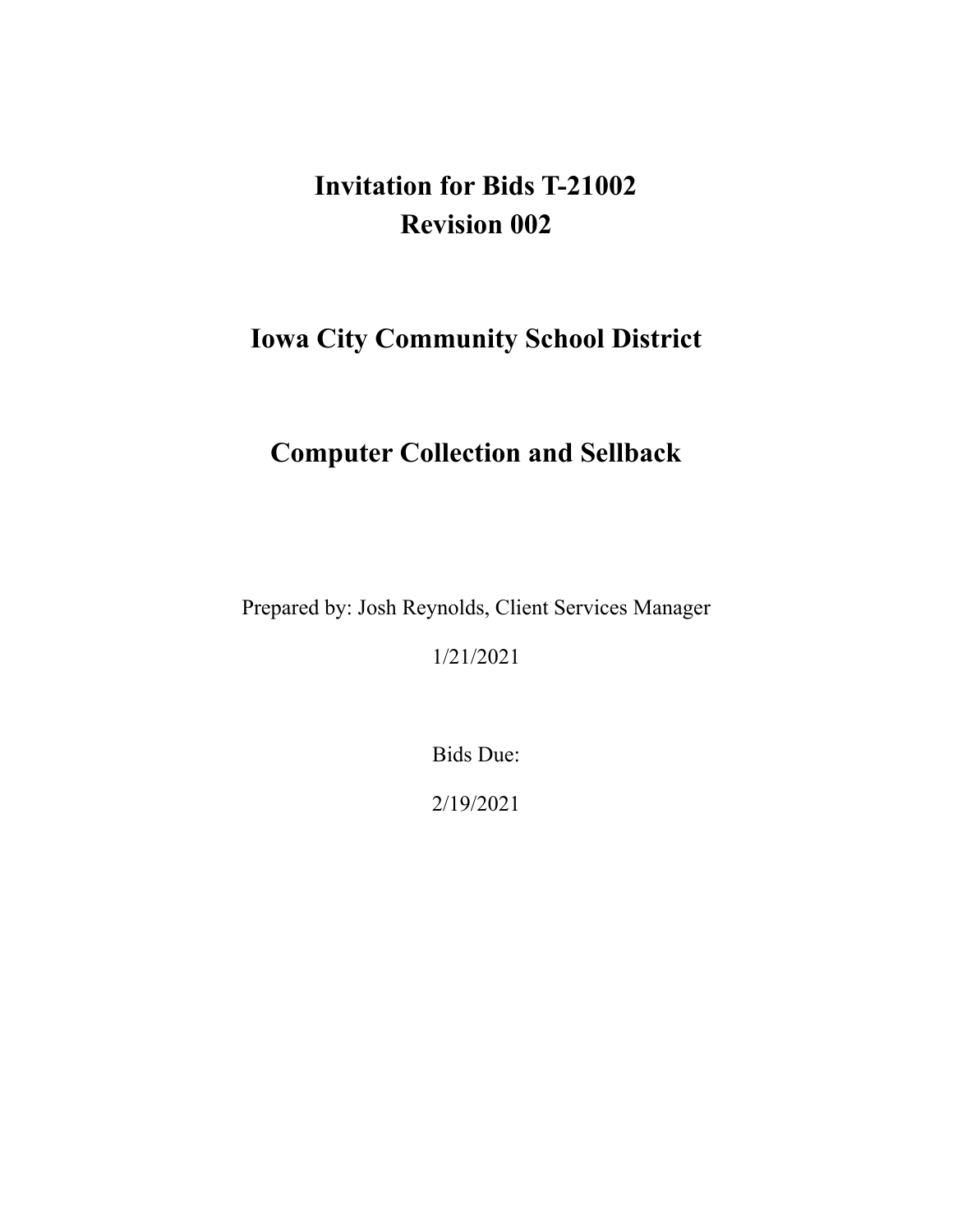## **1.1 Purpose and Scope**

The Iowa City Community School District seeks to sell its current inventory of laptop computers, Chromebooks, and desktop computers in preparation to buy or lease a single generation of devices for its general student-use, staff-use, and shared-use implementations. Specifically, the district requests proposals for the sale of a minimum of 2,400 Windows-based laptops, 17,650 Chromebooks, 1,600 Windows-based desktops, 1,000 iPads, and 80 iMacs. General information about the District can be found on the District's website at <https://www.iowacityschools.org>.

A copy of this Invitation for Bids (IFB) may be obtained from the District's Technology & Innovation Website at <https://www.iowacityschools.org/Page/14398>.

Amendments to the IFB will be communicated via <https://www.iowacityschools.org/Page/14398> to proposers. For the purpose of this document the terms proposer, vendor, and contractor are those entities representing the submission of a response to this IFB.

## **1.2 IFB Submission**

Please submit the proposal, in its entirety, to the contact and address below no later than 2/19/21. Proposals must be submitted as an electronic copy via email to Josh Reynolds, [reynolds.joshua@iowacityschools.org](mailto:reynolds.joshua@iowacityschools.org) or on a USB drive. The subject of the email must be "IFB T-21002 Response".

Josh Reynolds Client Services Manager Iowa City Community School District 1725 North Dodge Street Iowa City, Iowa 52245 Attn: Computer Collection and Sellback IFB

## **1.3 Proposal Validity Period**

Submission of the proposal will signify the vendor's agreement that the proposal and the content thereof are valid for 120 days following the submission deadline and will become part of the contract that is negotiated between the District and the successful vendor.

#### **1.4 Vendor Communication**

Upon release of this IFB, all vendor communications concerning the overall IFB should be directed to the Client Services Manager listed below. Unauthorized contact regarding this IFB with District employees is not advisable and will not be taken into consideration as part of the IFB proposal process. Any oral communications will be considered unofficial and non-binding to the District.

Vendors should rely only on emailed statements issued by the Client Services Manager.

Josh Reynolds Client Services Manager Iowa City Community School District Preferred Contact Method is email: [reynolds.joshua@iowacityschools.org](mailto:reynolds.joshua@iowacityschools.org)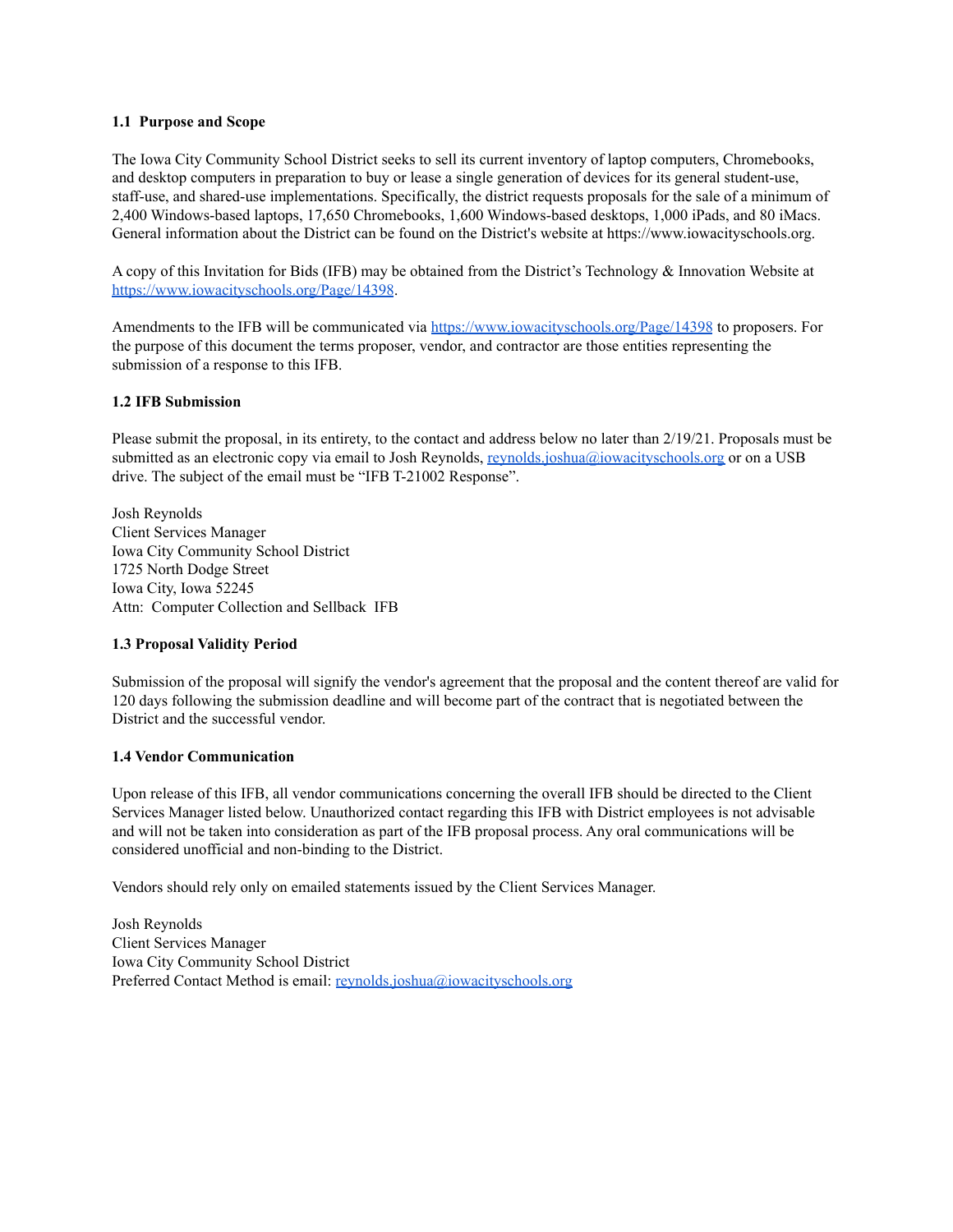## **1.5 Right of Selection/Rejection - Waiver of Informalities or Irregularities**

The District reserves the right to reject any or all proposals, to waive any minor informalities or irregularities contained in any proposal, and to accept any proposal deemed to be in the best interest of the District. Selection of a vendor solution shall not be construed as an award of contract, but as a commencement of contract negotiation, including but not limited to the contract price proposed.

## **1.6 IFB Revisions**

The District reserves the right to change the schedule or issue amendments to the IFB at any time. The District also reserves the right to cancel or reissue the IFB at any time. Amendments or a notice of cancellation will be communicated via email to all proposers.

## **1.7 Compensation**

No payment of any kind will be provided to the submitting vendor, or parties they represent, for obtaining any of the information solicited. Procurement of all equipment and services will be in accordance with subsequent contractual action.

## **1.8 Commitments**

All quotes should be submitted initially on the most complete basis and with the most favorable financial terms available. The selected vendor's proposal may, at the Iowa City Community School District's option, be made part of the final purchase contract and all representations in the vendor's proposal may be considered commitments to supply all supplies, equipment, accessories, and systems as described.

Vendors may submit more than one proposal in response to this IFB. However, each proposal must be a separate, complete package, which can be considered independently of any other proposals from the same vendor.

## **1.9 Contract Award and Execution**

The District reserves the right to make an award without further discussion of the proposal submitted. Therefore, the proposal should be initially submitted on the most favorable terms the vendor can offer. It is understood that the proposal will become a part of the official file on this matter without obligation to the District. The general conditions and specifications of the IFB and the successful vendor's response, as amended by agreements between the District and the vendor, will become part of the contract documents. Additionally, the District will verify vendor representations that appear in the proposal. Failure of the vendor's products to meet the mandatory specifications may result in elimination of the vendor from competition or in contract cancellation or termination. The vendor selected as the successful vendor apparent will be expected to enter into a contract with the District on terms similar to those presented in the copy of the District's standard Professional Services Agreement. If the selected vendor fails to sign and return the contract within ten (10) business days of delivery of the final contract, the District may elect to cancel the award and award the contract to the next-highest-ranked vendor.

No cost chargeable to the proposed contract may be incurred before the vendor has received a fully executed contract.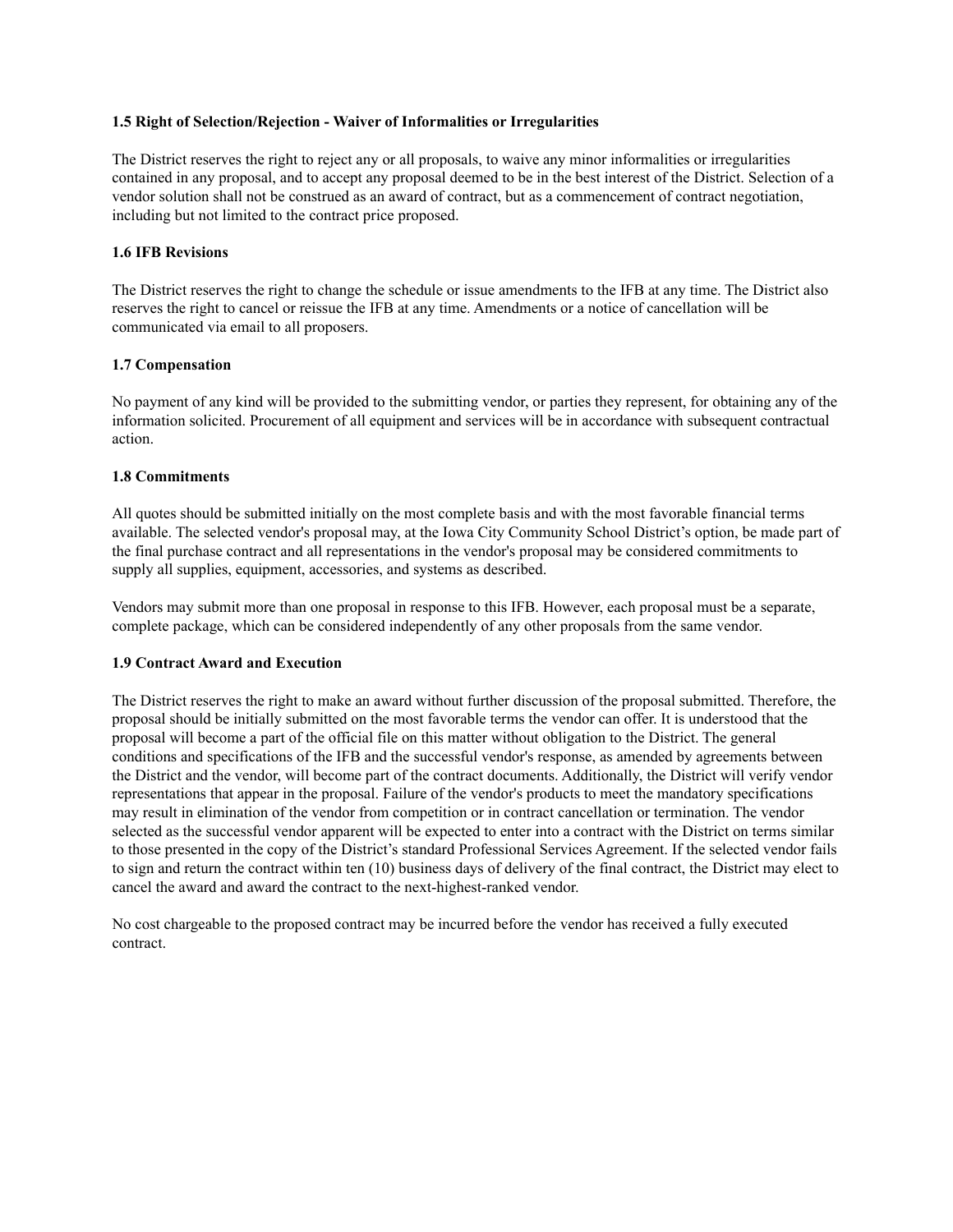## **1.10 Improper Business Relationships**

Vendors shall ensure that no improper, unethical, or illegal relationships or conflicts of interest exist or have the potential to exist between the vendor; the District; any employee, officer, director, or principal of the vendor or the District; and any other party. The District reserves the right to determine the materiality of such relationships, when discovered or disclosed, whether intended or not. The District also reserves the right to decide at its sole discretion whether disqualification of the vendor and/or cancellation of award shall result. Such disqualification or cancellation shall be without fault or liability to the District.

In the event the District disqualifies a vendor or cancels an award based on an improper communication or relationship, and that vendor's proposal would have otherwise been considered the best proposal, the District reserves the right to select as the winning proposal the next-best proposal that it deems responsive to the IFB.

## **1.11 Compliance with Applicable Laws**

The vendor agrees that it will comply with all applicable federal, state, and local laws, regulations, ordinances, and other requirements under law or relevant District policies and procedures that apply to the scope of work, including but not limited to prohibitions on smoking in District buildings and on the grounds of District buildings pursuant to the Iowa Smoke Free Air Act and restrictions on sex offenders. Any authorized auditor or government representative shall have access to and the right to examine pertinent books and records of the vendor in connection with a contract with the District, and all records relating to this engagement shall be retained for such period of time as required by law. Vendors shall also comply with any applicable reporting and registration requirements. The vendor further agrees that this IFB and any contract awarded pursuant to it will be governed under the laws of the State of Iowa.

## **1.12 No Collusion**

By submitting a proposal in response to this IFB, the vendor and each person signing on behalf of the vendor certify, under penalty of perjury, that to the best of their knowledge and belief:

The prices in the proposal were arrived at independently and without collusion, consultation, communication, or agreement for the purpose of restricting competition as to any matter relating to such prices with any other vendor, or any other competitor.

Unless otherwise required by law, the prices in the proposal have not been knowingly disclosed by the vendor, and will not be knowingly disclosed by the vendor, prior to opening, directly or indirectly, to any other vendor or competitor.

No attempt has been made or will be made by the vendor to induce any other person, partnership, corporation, or entity to submit or not to submit a bid/proposal in response to this IFB for the purpose of restricting competition.

The person signing the Response Affidavit to the IFB certifies that he/she is fully informed of the accuracy of these statements.

## **1.13 Grievances**

Any complaints or grievances concerning or arising out of this IFB shall be submitted in writing to Matt Degner, Superintendent of Schools, at the address set forth above. The Superintendent's decision as to the resolution of any such complaint or grievance shall be final.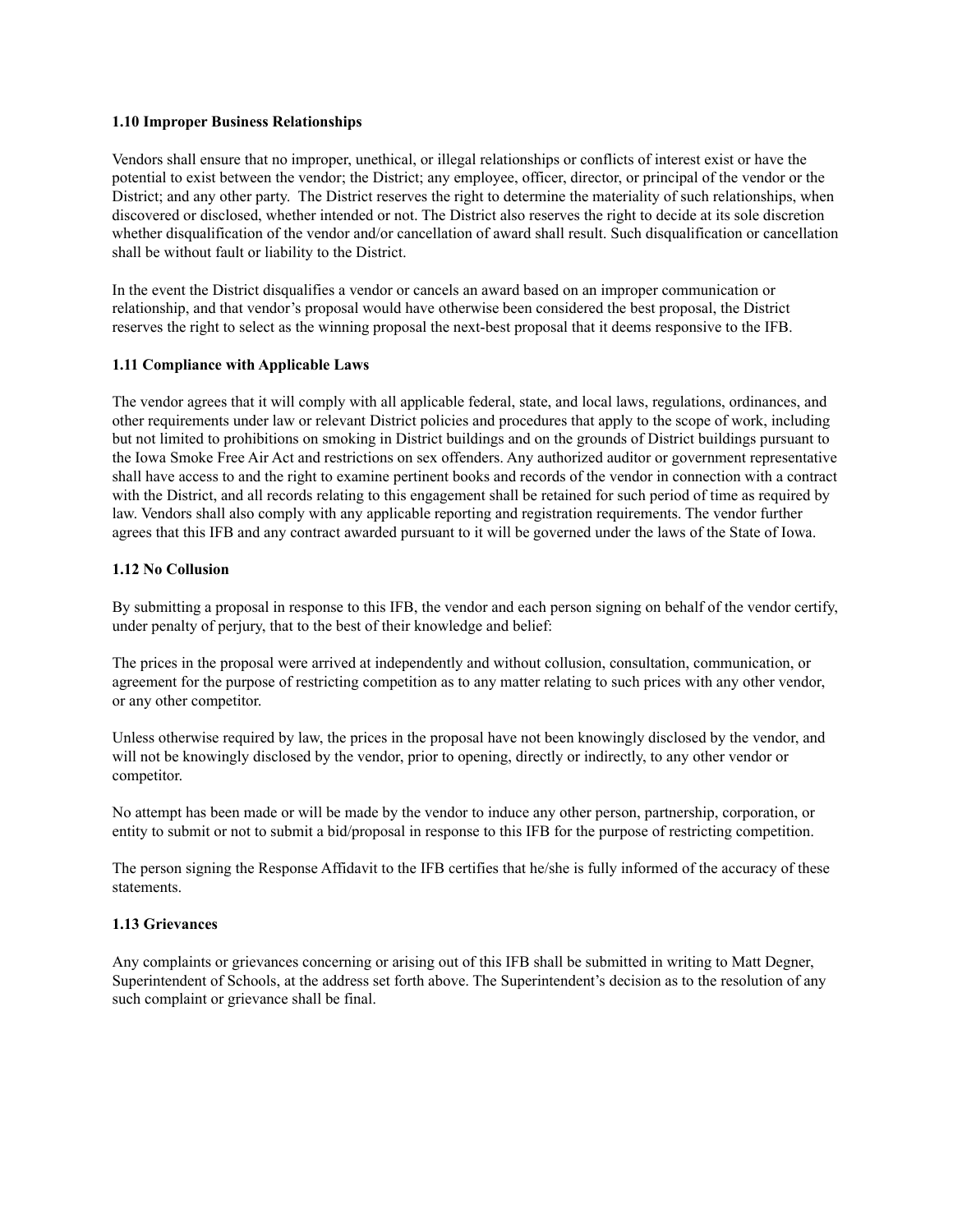## **1.14 Mandatory Background Checks**

 If selected to provide products and/or services to the District pursuant to this IFB, the vendor shall participate in the District's background check process for any persons providing products or performing services on District property. The vendor must complete and submit the background check form, provided by the District, for each such individual, at least two weeks prior to that individual providing products or performing services on District property. The cost of each background check, approximately \$25, must be paid by the vendor to the District at the time the vendor submits the background check form. The District will provide to the vendor a badge for each individual approved through the background check process. The badge will include the name of the individual authorized to provide products or perform services on District property, the name of the vendor, and the school-year for which the authorization is valid. This badge, along with a government-issued photo identification, must be shown to District personnel upon request. The background check process must be repeated each school year. No persons who are not approved by the District shall be permitted to provide any products to, or perform any services for, the District on District property. Contracts with vendors who fail to comply with these requirements will be subject to immediate termination at the sole discretion of the District.

## **1.15 Equal Opportunity Compliance**

 The District is an equal opportunity employer and requires all proposers to comply with policies and regulations concerning equal opportunity.

## **Section 2: Scope of Work: Project Requirements**

## **2.1 Intent**.

 The District intends to collect and sell approximately 17,650 Chromebooks, 2,400 Windows-based laptops, 1,600 Windows-based desktops, 1,000 iPads, and 80 iMacs in various conditions. A list of serial numbers and model numbers can be provided upon request by emailing Josh Reynolds at [reynolds.joshua@iowacityschools.org](mailto:reynolds.joshua@iowacityschools.org) with the intended purpose of the serial numbers and model numbers providing hardware specification of each device type.

 17,650 Chromebooks *(Quantity and Model Listed Below)*

- 1,800 Dell Chromebook 11 3120
- 3,700 Dell Chromebook 11 3180
- 1,000 Dell Chromebook 11 CB1C13
- 1,500 HP 11A G8 EE
- 2,250 HP 11 G6 EE
- 1,500 Lenovo 300e
- 5,900 Lenovo N23
- 2,400 Laptops *(Quantity and Model Listed Below)*
- 200 Dell Latitude 3480
- 800 Dell Latitude 5289
- 600 Dell Latitude 5480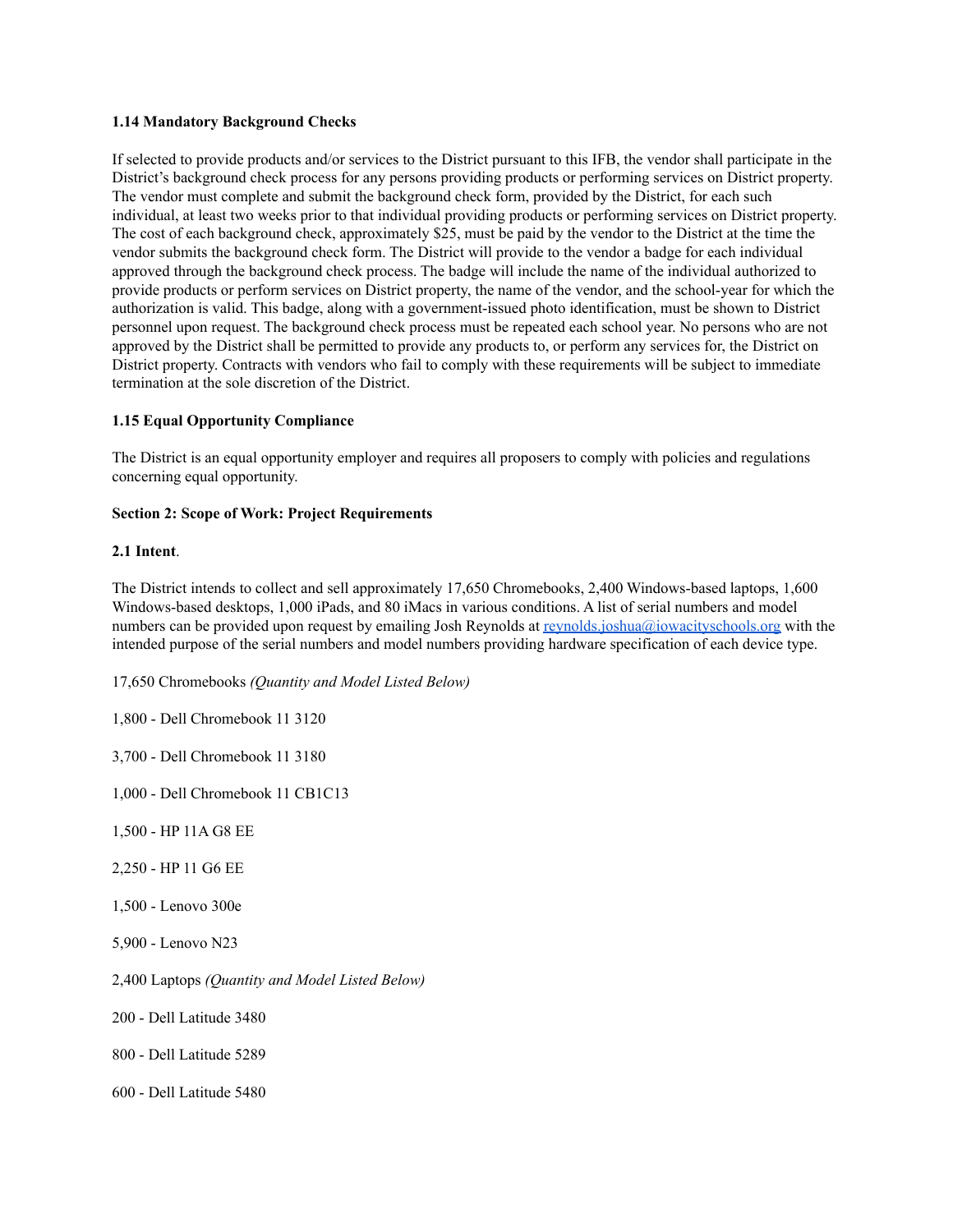50 - Dell Latitude 7390 300 - Dell Latitude E5470 450 - Dell Precision M2800 1,600 - Desktops *(Quantity and Model Listed Below)* 260 - Dell Optiplex 5050 300 - Dell Optiplex 7010 500 - Dell Optiplex 7040m 400 - Dell Optiplex 9020m 30 - Dell Optiplex 5060 110 - HP ProDesk 400 G5  1080 Apple *(Quantity and Model Listed Below)* 80 - iMac 21.5 A1418

1000 - 6th Gen iPad 32gb

 The District expects the selected vendor to provide packaging materials and equipment and/or packaging services on or about July 1st, 2021.

 The District expects its vendor to be highly experienced, a leader, innovator, and to be able to provide comprehensive products and/or services in the relevant areas. Further, the District requires that the products and/or services be delivered consistently and be of the highest quality. The District has a large, diverse, and complex school operation that may encompass a number of areas where the products and/or services are to be provided. To properly assist the District, the selected vendor and its officers and employees providing products and/or services to the District must have extensive knowledge and experience in providing this service.

#### **2.2 Responsible Recycling and Disposal of Equipment**

 To ensure responsible recycling and disposal of electronic waste as well as District-owned data the vendor must provide a copy of a current R2 certification issued by SERI or an equivalent certificate and governing body. Equipment must be disposed of by the industry standards required to obtain such certification and a serialized certificate of destruction must be provided upon request to the District.

#### **Section 3: Device Purchase and Deployment IFB Response Documents**

#### **3.1: Disclosure Information**

 document as part of its proposal.Vendor must submit disclosure information on vendor letterhead regarding any potentially improper business relationships as described in this IFB, including all officers and key employees of the Vendor, and attach this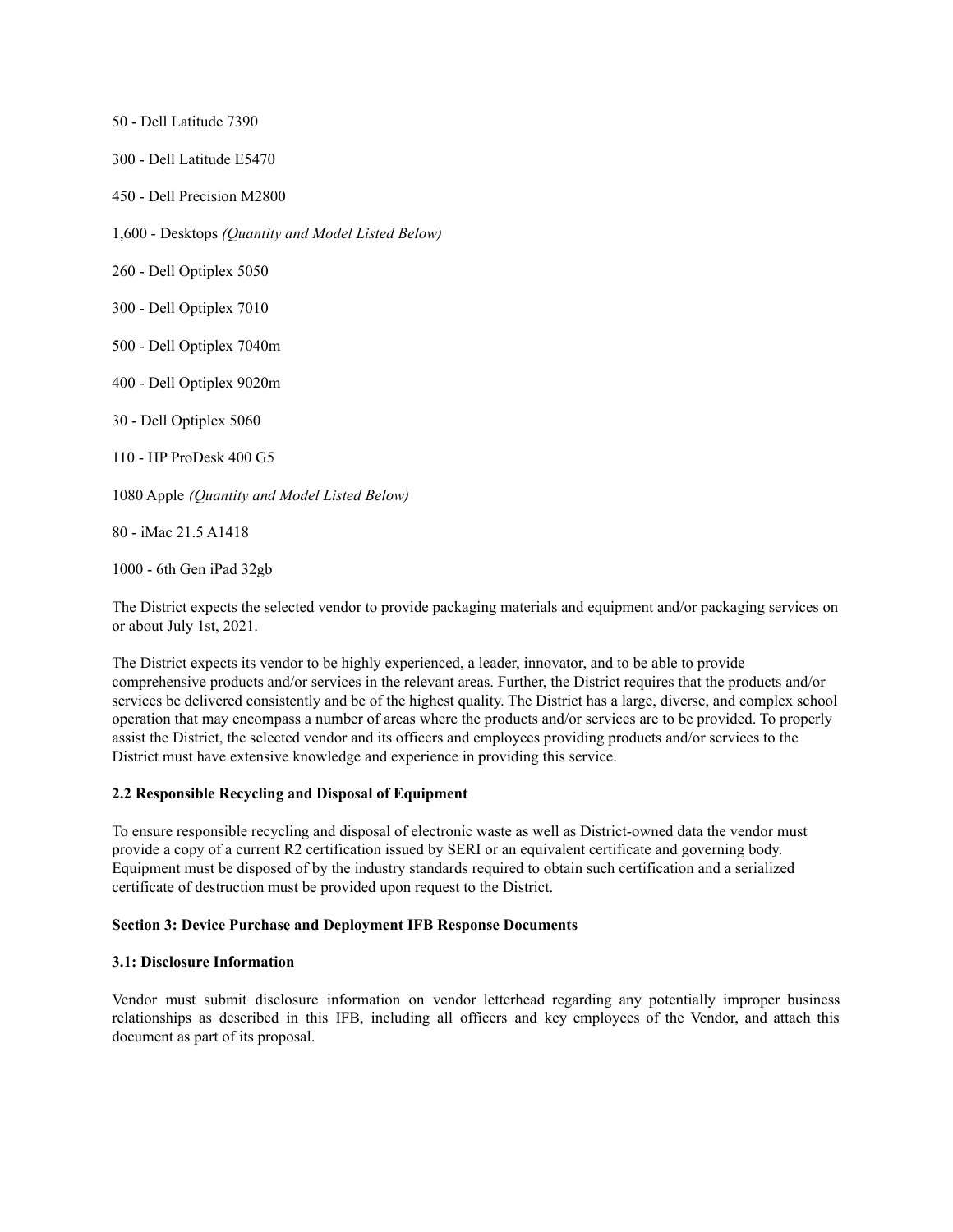### **3.2 Itemized Responses**

 numbering scheme as in the IFB, and attach such responses as part of its proposal. Vendor must provide its Itemized Responses and/or Exceptions to this IFB by using and referencing the same

## **Iowa City Community School District**

## **Computer Collect and Sellback Proposal Form**

| This form must be attached to the requested information in the Request for Proposal Document                                                                                                                                        |                                                                                                                      |
|-------------------------------------------------------------------------------------------------------------------------------------------------------------------------------------------------------------------------------------|----------------------------------------------------------------------------------------------------------------------|
| We submit the following proposal for Iowa City Community Schools:                                                                                                                                                                   |                                                                                                                      |
| Contractor:                                                                                                                                                                                                                         |                                                                                                                      |
| Address: <u>Address:</u> Address: Address: Address: Address: Address: Address: Address: Address: Address: Address: Address: Address: Address: Address: Address: Address: Address: Address: Address: Address: Address: Address: Addr |                                                                                                                      |
| City, State, Zip:                                                                                                                                                                                                                   |                                                                                                                      |
| Authorized Signature:                                                                                                                                                                                                               |                                                                                                                      |
| Contact E-Mail: <u>Contact E-Mail:</u>                                                                                                                                                                                              |                                                                                                                      |
|                                                                                                                                                                                                                                     |                                                                                                                      |
| <b>Proposed Pricing</b>                                                                                                                                                                                                             |                                                                                                                      |
| Chromebook:                                                                                                                                                                                                                         | <u> 1989 - Johann Stein, marwolaethau a bhann an t-Amhair an t-Amhair an t-Amhair an t-Amhair an t-Amhair an t-A</u> |
| Laptop:                                                                                                                                                                                                                             |                                                                                                                      |
| Desktop:                                                                                                                                                                                                                            |                                                                                                                      |
| Apple:                                                                                                                                                                                                                              | the control of the control of the control of the control of the control of the control of                            |
| Total:                                                                                                                                                                                                                              | the control of the control of the control of the control of the control of the control of                            |